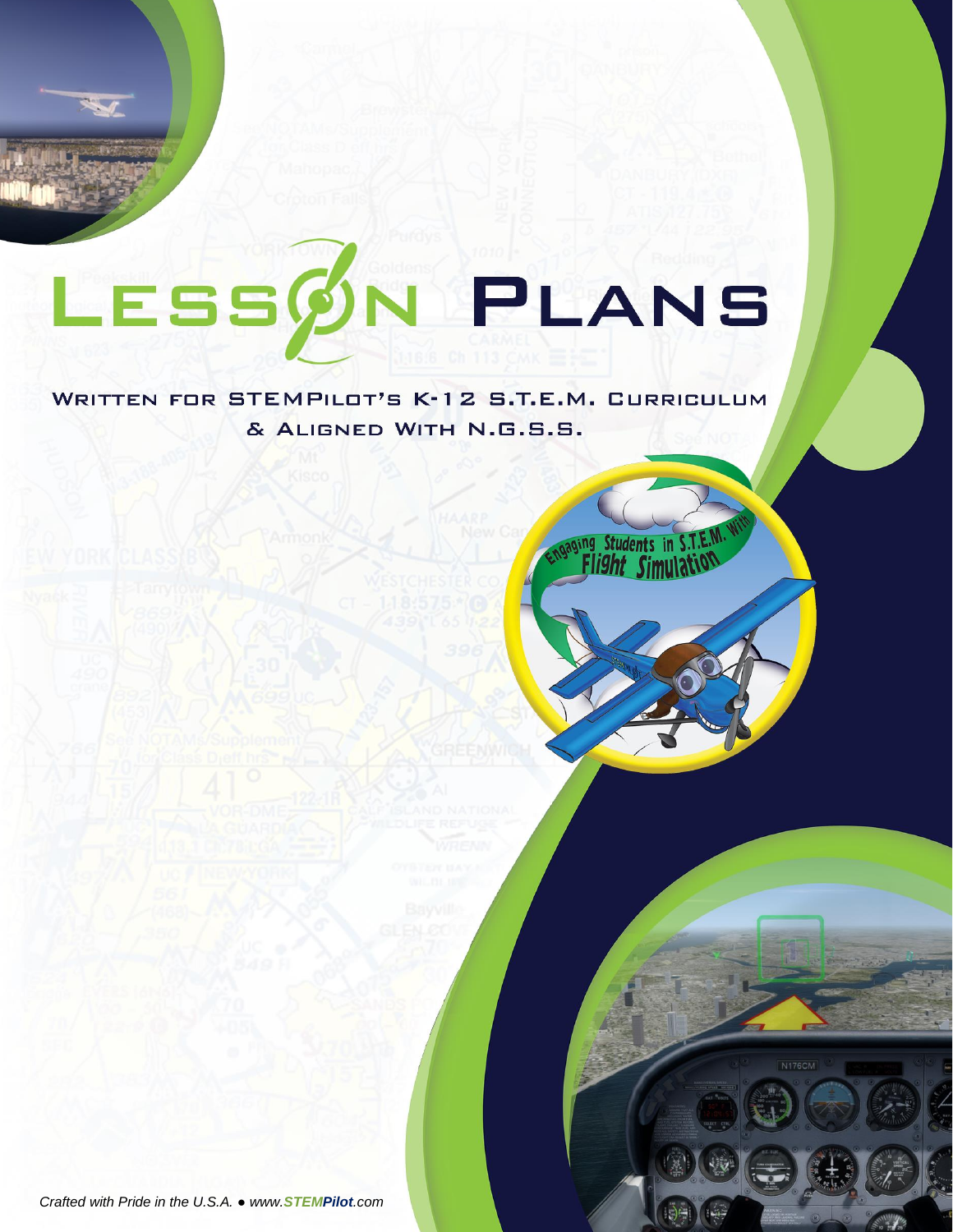

## **Table of Contents**

## Remember

This is a living document. Please check with STEMPilot for any updates that may have been released since the arrival of your simulators. Email: sales @stempilot.com or Call: (203) 527-5747 between 8 am & 4 pm (EST)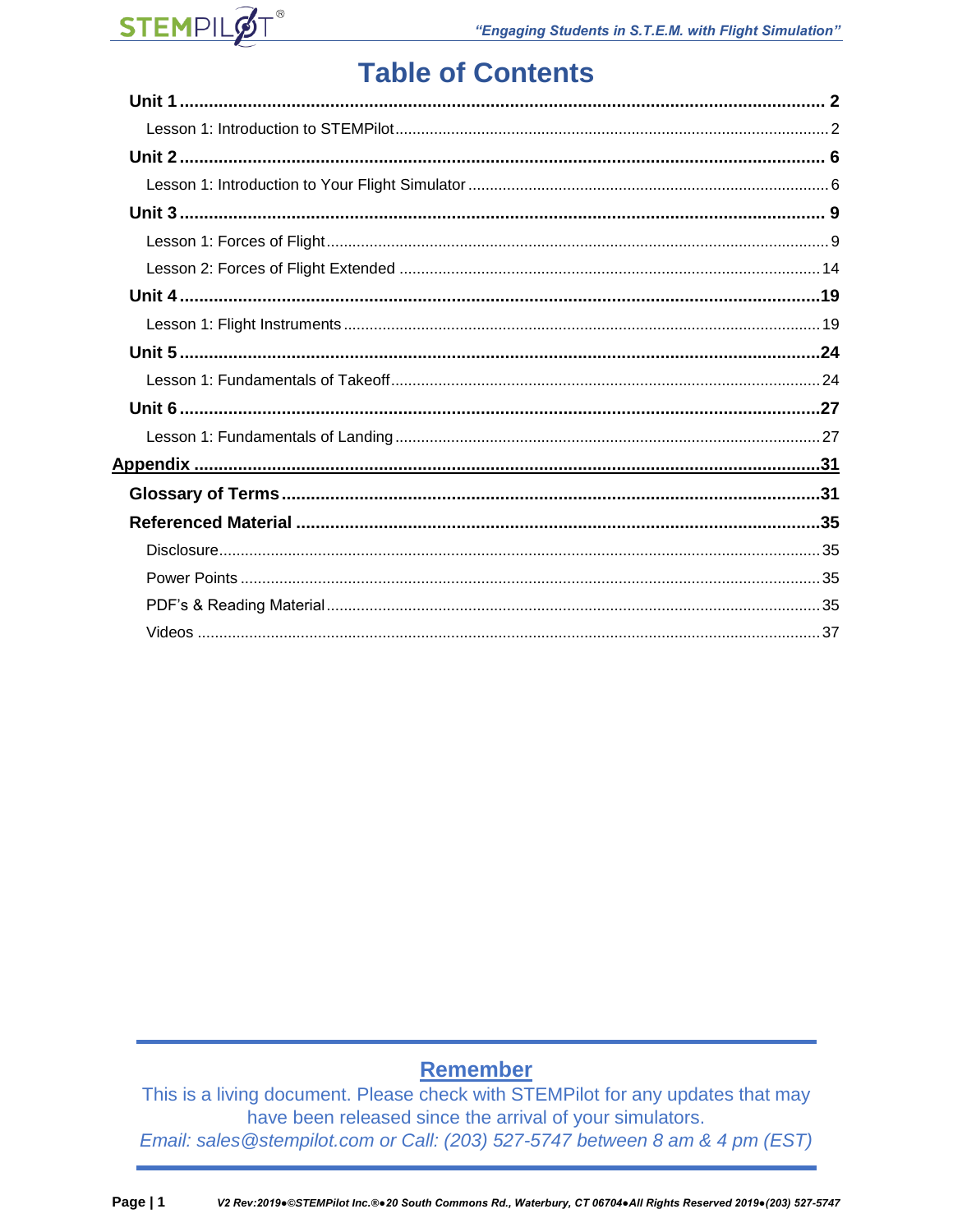

## **Unit 1**

### **Lesson 1: Introduction to STEMPilot**

| Grade                                     | "Estimated" Time spent on Lesson | "Estimated" Time spent on Simulator |  |  |
|-------------------------------------------|----------------------------------|-------------------------------------|--|--|
| $K-12$                                    | 3 (40 minute) Class(es)          | 1 (40 minute) Class(es)             |  |  |
| <b>Learning Targets &amp; Sub-Targets</b> |                                  |                                     |  |  |

- Understanding how Math, Science & Engineering can explain why a plane is able to fly. o Thrust, Lift, etc...
- Have a basic understanding of how an aircraft functions & what you need to know before flight o Knots conversion to/from MPH, Cessna 172 Specifications
- Have a basic understanding of the flight surfaces, their purpose & the controls that adjust them o Rudder Pedals/Rudder/Yaw, Yoke Rotation/Ailerons/Roll, Yoke in & out/Elevators/pitch
- Understand how to read and navigate the map
	- o Compass rose, Scales, Nautical miles

| <b>Cross-Cutting Concepts</b>                                               |                                                                             |                                | <b>Science and Engineering Practices</b>           |  |  |
|-----------------------------------------------------------------------------|-----------------------------------------------------------------------------|--------------------------------|----------------------------------------------------|--|--|
|                                                                             | <b>Patterns</b>                                                             | X                              | Asking questions & defining problems               |  |  |
| X                                                                           | Cause & effect                                                              | Developing & using Models<br>X |                                                    |  |  |
| Planning & carrying out investigations<br>Scale, proportion & quantity<br>X |                                                                             |                                |                                                    |  |  |
| X                                                                           | Systems & system models                                                     |                                | Analyzing & interpreting data                      |  |  |
| X                                                                           | Energy & Matter in Systems                                                  | X                              | Using mathematics & computational Thinking         |  |  |
| X                                                                           | Structure & function                                                        | X                              | Constructing explanations & designing solutions    |  |  |
|                                                                             | Stability & Change of Systems                                               |                                | Engaging in argument from evidence                 |  |  |
|                                                                             |                                                                             |                                | Obtaining, evaluating & communicating information  |  |  |
|                                                                             | <b>Nature of Science</b>                                                    |                                |                                                    |  |  |
| X                                                                           | Science is a way of knowing                                                 | X                              | Scientific Investigations Use a Variety of Methods |  |  |
| X                                                                           | Scientific Knowledge Assumes an Order                                       | X                              | Scientific Knowledge is Based on Empirical         |  |  |
|                                                                             | and Consistency in Natural Systems                                          |                                | Evidence                                           |  |  |
| X                                                                           | Science is a Human Endeavor                                                 | X                              | in Light of New Evidence, Scientific Knowledge is  |  |  |
|                                                                             |                                                                             |                                | Open to Revision                                   |  |  |
| X                                                                           | Scientific Addresses Questions About<br>X<br>the Natural and Material World |                                | Science Models, Laws, Mechanisms, and Theories     |  |  |
|                                                                             |                                                                             |                                | Explain Natural Phenomena                          |  |  |
|                                                                             | <b>Teachers Preparation</b>                                                 |                                |                                                    |  |  |

- Read, "Introduction" and "Starting your STEMPilot Flight Simulator" *(pg. 4)*
- Read, "Classroom Settings" *(pg. 5-6)*
- Review the "Activities & Discussions" section below.
- Review the "Vocabulary" section below.
- Fly the PBL lessons/flights in "PBL-Simulator Tasks & Assessments"
	- $\circ$  For pre-made tutorial flights, Watch the Flight recordings of the STEMPilot tutorials in "STEMPilot Tutorial and Activity Flight Vid" *(in the "videos" folder on your desktop)*
- Review & print out the Mission & Assessment pages in "PBL-Simulator Tasks & Assessments"
- Watch/Review the videos listed for this lesson in "Videos & their Locations"
- Watch/Review the Documents listed for this lesson in "Power Points, Referenced Material & their Locations"
	- $\circ$  Print out any pages/ slides you feel should be handed out to students
- Review and print out the Handouts/Worksheets listed for this lesson in "Handouts & Worksheets"
- Collect the items listed under "Classroom Materials" as well as any additional materials you feel may be needed for the lessons

#### **Classroom Materials Needed**

- Glider *(Paper, balsa wood, foam)*
- Folders for student's flight logs
- Simulator *(powered on)*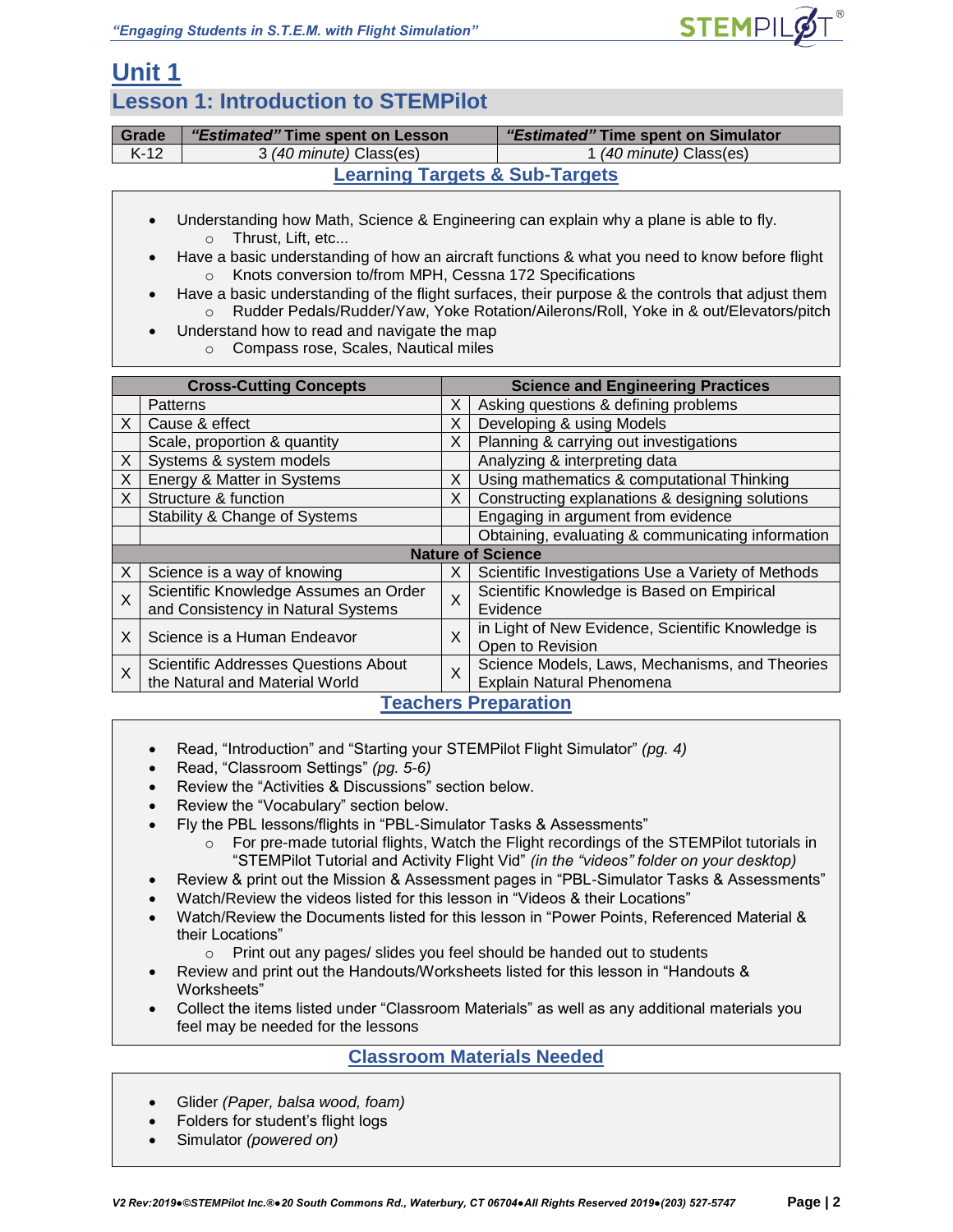

#### **Videos & their Locations**

| <b>Video Name</b>            | <b>Location on PC</b>                                      | <b>Web URL</b>                                                                                              |
|------------------------------|------------------------------------------------------------|-------------------------------------------------------------------------------------------------------------|
| STEMPilot P.D.1 Introduction | Desktop > Videos                                           | https://www.youtube.com/watch?v=Yl<br>R2EcC5rZQ&t=1s&index=5&list=PLV<br>RrA2Wt269MaUYmeLmdAwKu-<br>eTBJPHY |
| STEMPilot 2 min. Intro       | Desktop > Videos                                           | https://www.youtube.com/watch?v=e2<br>9hT6B78g0&list=PLV RrA2Wt269Ma<br>UYmeLmdAwKu-eTBJPHY&index=6         |
| How Do Planes Fly?           | Desktop > Videos > Lesson<br><b>Plan Referenced Videos</b> | https://www.youtube.com/watch?v=b<br>GtyR6Ah5xQ                                                             |

#### **Power Points, Referenced Material & their Locations**

| P.P. Title                      | <b>Location on PC</b>                                |  |
|---------------------------------|------------------------------------------------------|--|
| A Visit to Kitty Hawk           | Desktop > Curriculum, Guides and More > Power Points |  |
| Team Building and Communication | Desktop > Curriculum, Guides and More > Power Points |  |

#### **Handouts & Worksheets**

*(print from the PDF in the "Curriculum" folder, located in the "Curriculum, Guides and More" folder on the desktop.*

| <b>Handout</b> | <b>Worksheet</b> | Title                           | Page (Cur.) |
|----------------|------------------|---------------------------------|-------------|
|                |                  | <b>Classroom Setting Rubric</b> |             |
|                |                  | Cessna 172 Specifications       |             |
|                |                  | <b>Flight Controls</b>          | $15 - 16$   |
|                |                  | Worksheet 1- Flight Controls    | 123         |
|                |                  | Flight Plan Log                 | 82          |

#### **PBL-Simulator Tasks and Assessments**

| <b>Flight Name</b> | <b>Description</b>                                                                                         | <b>Assessment</b> | <b>Video</b> |
|--------------------|------------------------------------------------------------------------------------------------------------|-------------------|--------------|
| A-Home Field       | Familiarize yourself with the controls and flight<br>surfaces. Take-off and fly around your local airport. | N/A               | N/A          |

#### **Vocabulary**

| <b>Word</b>          | <b>Definition</b>                                                                    |
|----------------------|--------------------------------------------------------------------------------------|
| Aeronautics          | The study of flight and the science of building & operating an aircraft.             |
| Aviation             | The study or applications of flight                                                  |
|                      | There are three types of Aviation; general, commercial and military                  |
| Compass              | An instrument with a magnetic pointer that displays the direction of magnetic        |
|                      | north and your bearings from it                                                      |
| Engineering          | A branch of science and technology concerned with the design, building, and          |
|                      | use of engines, machines, and structures.                                            |
| Knot                 | The unit in which the speed of a vessel is measured relative to the fluid it is      |
|                      | traveling through. 1 knot/hr. is equivalent to 1.15078 Mph                           |
| Latitude             | Measurement used on a map to express the angular distance of an object               |
|                      | North or South of the (celestial) equator. Expressed in degrees and minutes          |
| Lift                 | When the force upon the surface of an object created by the airflow over it          |
|                      | becomes weaker above (pushing down) than below (pushing up) enough that              |
|                      | the object begins to lift off the ground.                                            |
| Longitude            | Measurement used on a map to express the angular distance of an object East          |
|                      | or West of the (celestial) meridian. Expressed in degrees and minutes                |
| <b>Nautical Mile</b> | A unit of measurement derived from its use at sea and defined as exactly 1,852       |
|                      | meters. Historically speaking it was the distance of latitude that could be          |
|                      | traveled in 1 minute, also equivalent to 1/16 <sup>th</sup> of a degree of Latitude. |
| Simulation           | An artificial environment (designed most commonly within a computer program)         |
|                      | for the purpose of study                                                             |
| Thrust               | push (something or someone) suddenly or violently in the specified direction.        |
|                      | (the propulsive force of a jet or rocket engine.)                                    |
| Topography           | The arrangement of the natural and artificial physical features of an area           |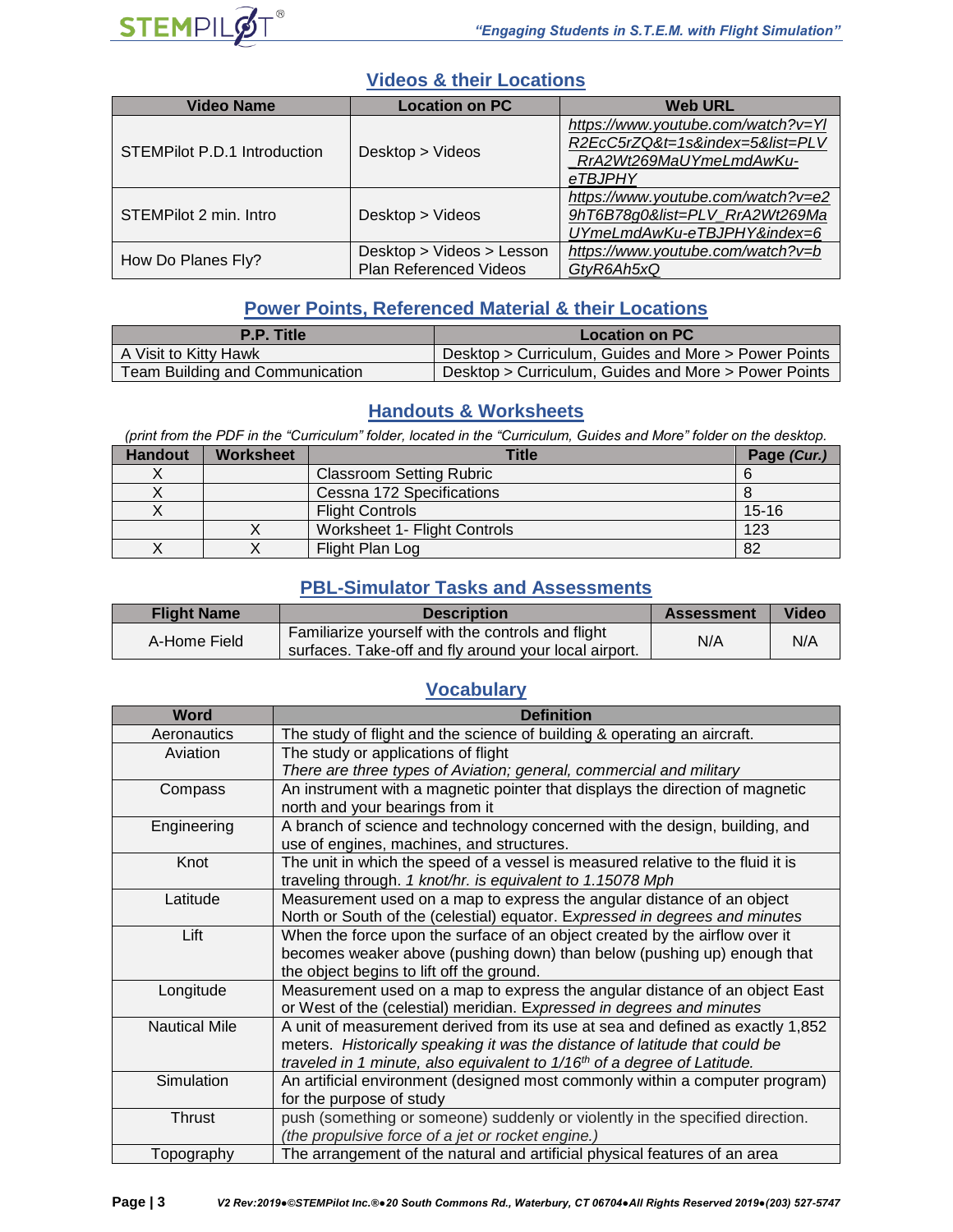#### **Activities & Discussions**

- Fold a paper airplane, or assemble a glider and fly it across the room
	- o Discuss- Why does it fly?
		- **Thrust**, or the directional force applied to the glider from your arm and the generation of **Lift** from the shape of the wing.

**STEMPI** 

- Hand out Folders with student name.
	- o This is for all handouts and Personal Flight Logs *(Recommend; to keep in classroom)*
	- Give each student a Flight Plan Log to record their progress *(pg.82)*
- Review the following sections in the STEMPiot Curriculum book together
	- o Introduction & Starting your STEMPilot Flight Simulator *(pg.4)*
		- o Classroom Setting *(pg. 5-6)*
		- o Flight Plan Chart Guide *(pg. 7)*
		- o Cessna 172 Specifications *(pg. 8)*
- Watch the video, "STEMPilot 2 min. Intro"
- Watch Training Video, "STEMPilot P.D. 1 Introduction"
- Form Flight Crews *(Recommend; 3 students)* 
	- o Assign (or let the students create) a name for their crew *(Recommend; these students will stay together for all mission planning, flying, evaluation and projects)*
- View the Power Point "Team Building and Communication"
- Watch the Video "How do Planes Fly"
- Open and review the FAA aviation chart of both NYC and your local area. *(Recommend; Laminate these and post on an accessible wall for charting flights.)*
	- o Point out and discuss;
		- Latitude and Longitude lines
		- What is a Compass Rose and how do you use it
		- Map scales and measuring distance
		- How topography is shown on the chart *(elevations, waterways, mountains etc.)*
- Have the Students find their local airfield on your area chart.
	- o What are some other local airfields
		- o Locate them on the Chart, then on Google Earth
- Read about Nautical Miles, Knots and conversions *(pg. 27)*
	- Hand out the Cessna 172 Specifications sheet and review some of the important facts:
		- o "Take-off" VR (Velocity Rotation) Speed: 55 Knots
		- o Cruise Speed: 100 Knots
		- o Fuel Burn: 7 GPH (Gallons per Hour)
		- o Fuel Weight: 6 lbs./Gal (pounds per gallon)
- Have your students practice filling out the "Flight Plan Chart" and make their own Flight Plan.
- Have the students gather around the simulator.
- o Boot it up and open Prepar3D. Press OK to load your Default Flight*/"A-Home Field"*
- Demonstrate how to use the simulator for your students
	- o Make sure the flight is un-paused *(button assignments on pg. 9)*
	- $\circ$  Use the Hat Switch on the yoke's left arm to adjust your view. Look around the cabin.
	- o Press the Red View Button to change the display until you are outside the plane.
		- Look around the plane. Adjust the view so you're facing the plane's tail.
	- o Review controller movements on the Simulator
		- **•** Gently move the yoke in and out and observe the Elevators moving UP (for Pitch Up) and Down (for Pitch Down).
		- Slide the rudder pedals forward and back (they move in tandem) and observe the rudder moving left and right (controls the aircrafts Yaw/ pivot point).
			- When steering on the ground, ONLY the Rudders are used. DO NOT try to steer with the yoke when on the runway.
		- Move the black throttle lever forward and back to increase & decrease power
	- Discuss what the red lever/ mixture on the throttle quad does (air/fuel) • Have the students take turns flying.
- 
- Have Students complete "Worksheet 1- Flight Controls"
- View the Power Point on the Wright Brothers, "A Visit to Kitty Hawk, NC"
- Review the vocabulary words you covered *(Vocabulary section)*